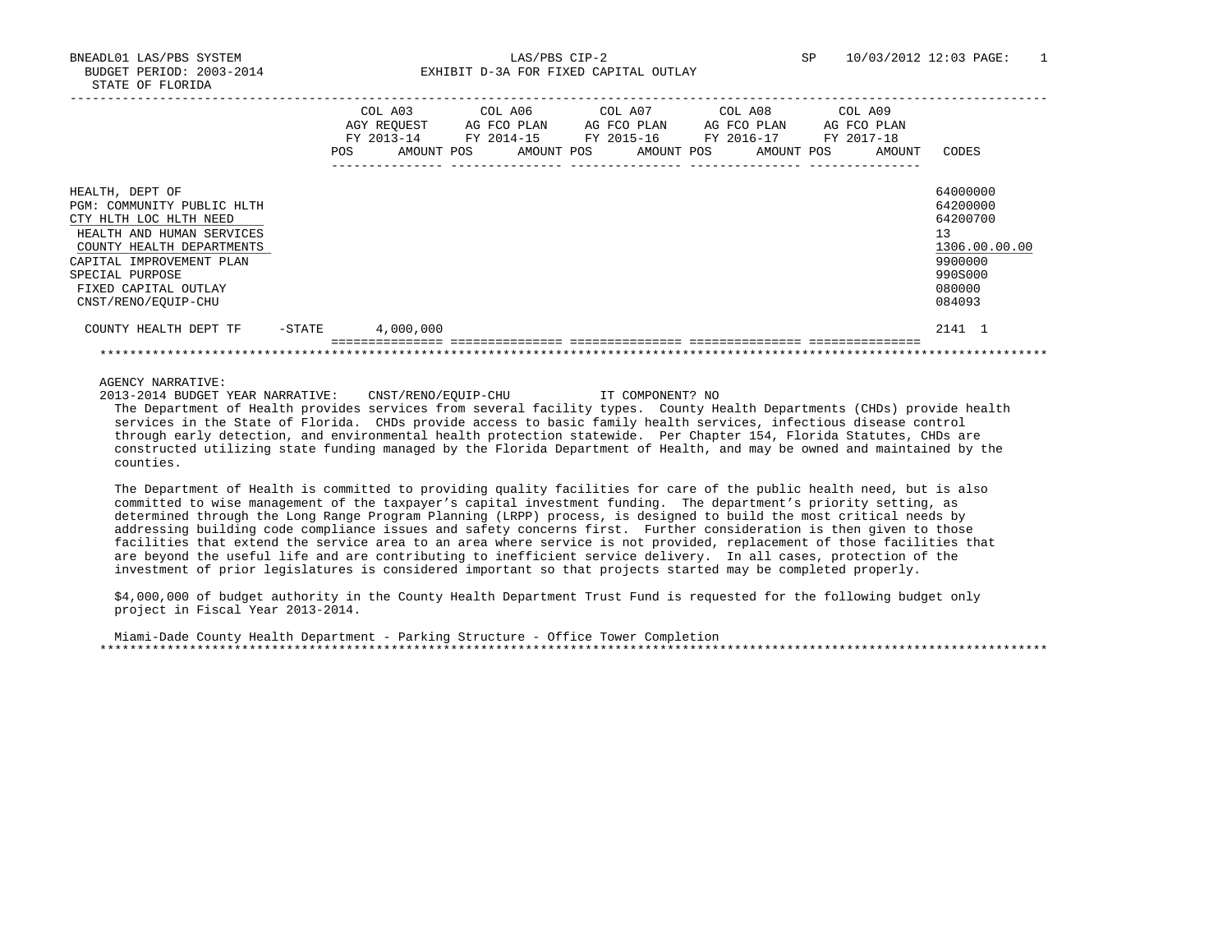BNEADL01 LAS/PBS SYSTEM LAS/PBS CIP-2 SP 10/03/2012 12:03 PAGE: 2 BUDGET PERIOD: 2003-2014 **EXHIBIT D-3A FOR FIXED CAPITAL OUTLAY** 

|                            |        |      | COL A03<br>AGY REOUEST | COL A06<br>AG FCO PLAN | COL A07 | AG FCO PLAN | COL A08 | AG FCO PLAN | COL A09<br>AG FCO PLAN       |               |
|----------------------------|--------|------|------------------------|------------------------|---------|-------------|---------|-------------|------------------------------|---------------|
|                            |        |      | FY 2013-14             | FY 2014-15             |         | FY 2015-16  |         | FY 2016-17  | FY 2017-18                   |               |
|                            |        | POS. | AMOUNT POS             | AMOUNT POS             |         | AMOUNT POS  |         | AMOUNT POS  | AMOUNT                       | CODES         |
|                            |        |      |                        |                        |         |             |         |             |                              |               |
| HEALTH, DEPT OF            |        |      |                        |                        |         |             |         |             |                              | 64000000      |
| PGM: COMMUNITY PUBLIC HLTH |        |      |                        |                        |         |             |         |             |                              | 64200000      |
| CTY HLTH LOC HLTH NEED     |        |      |                        |                        |         |             |         |             |                              | 64200700      |
| HEALTH AND HUMAN SERVICES  |        |      |                        |                        |         |             |         |             |                              | 13            |
| LOCAL HEALTH NEEDS         |        |      |                        |                        |         |             |         |             |                              | 1306.01.00.00 |
| CAPITAL IMPROVEMENT PLAN   |        |      |                        |                        |         |             |         |             |                              | 9900000       |
| SPECIAL PURPOSE            |        |      |                        |                        |         |             |         |             |                              | 990S000       |
| FIXED CAPITAL OUTLAY       |        |      |                        |                        |         |             |         |             |                              | 080000        |
| CNST/RENO/EOUIP-CHU        |        |      |                        |                        |         |             |         |             |                              | 084093        |
| GENERAL REVENUE FUND       | -STATE |      | 27,263,600             | 51,902,900 29,829,800  |         |             |         |             | 27,621,500 33,127,600 1000 1 |               |
|                            |        |      |                        |                        |         |             |         |             |                              |               |

AGENCY NARRATIVE:

 2013-2014 BUDGET YEAR NARRATIVE: CNST/RENO/EQUIP-CHU IT COMPONENT? NO The Department of Health provides services from several facility types. County Health Departments (CHDs) provide health services in the State of Florida. CHDs provide access to basic family health services, infectious disease control through early detection, and environmental health protection statewide. Per Chapter 154, Florida Statutes, CHDs are constructed utilizing state funding managed by the Florida Department of Health, and may be owned and maintained by the counties.

 The Department of Health is committed to providing quality facilities for care of the public health need, but is also committed to wise management of the taxpayer's capital investment funding. The department's priority setting, as determined through the Long Range Program Planning (LRPP) process, is designed to build the most critical needs by addressing building code compliance issues and safety concerns first. Further consideration is then given to those facilities that extend the service area to an area where service is not provided, replacement of those facilities that are beyond the useful life and are contributing to inefficient service delivery. In all cases, protection of the investment of prior legislatures is considered important so that projects started may be completed properly.

 \$27,263,600 of General Revenue funding is requested for the following county health department projects in Fiscal Year 2013-2014.

 Nassau (Yulee) County Health Department - Health Programs Replacement Facility - \$8,697,200 Jefferson (Monticello) County Health Department - Renovation and Addition - \$7,202,000 Brevard (Viera) County Health Department - Second Floor Interior Completion - \$3,052,200 Gadsden (Quincy) County Health Department - Renovation - \$8,312,200 \*\*\*\*\*\*\*\*\*\*\*\*\*\*\*\*\*\*\*\*\*\*\*\*\*\*\*\*\*\*\*\*\*\*\*\*\*\*\*\*\*\*\*\*\*\*\*\*\*\*\*\*\*\*\*\*\*\*\*\*\*\*\*\*\*\*\*\*\*\*\*\*\*\*\*\*\*\*\*\*\*\*\*\*\*\*\*\*\*\*\*\*\*\*\*\*\*\*\*\*\*\*\*\*\*\*\*\*\*\*\*\*\*\*\*\*\*\*\*\*\*\*\*\*\*\*\* TOTAL: CTY HLTH LOC HLTH NEED 64200700 BY FUND TYPE<br>GENERAL REVENUE FUND 7,263,600 51,902,900 29,829,800 27,621,500 33,127,600 1000<br>2000 2000 TRUST FUNDS 4,000,000 2000 --------------- --------------- --------------- --------------- --------------- TOTAL BUREAU............ 31,263,600 51,902,900 29,829,800 27,621,500 33,127,600

=============== =============== =============== =============== ===============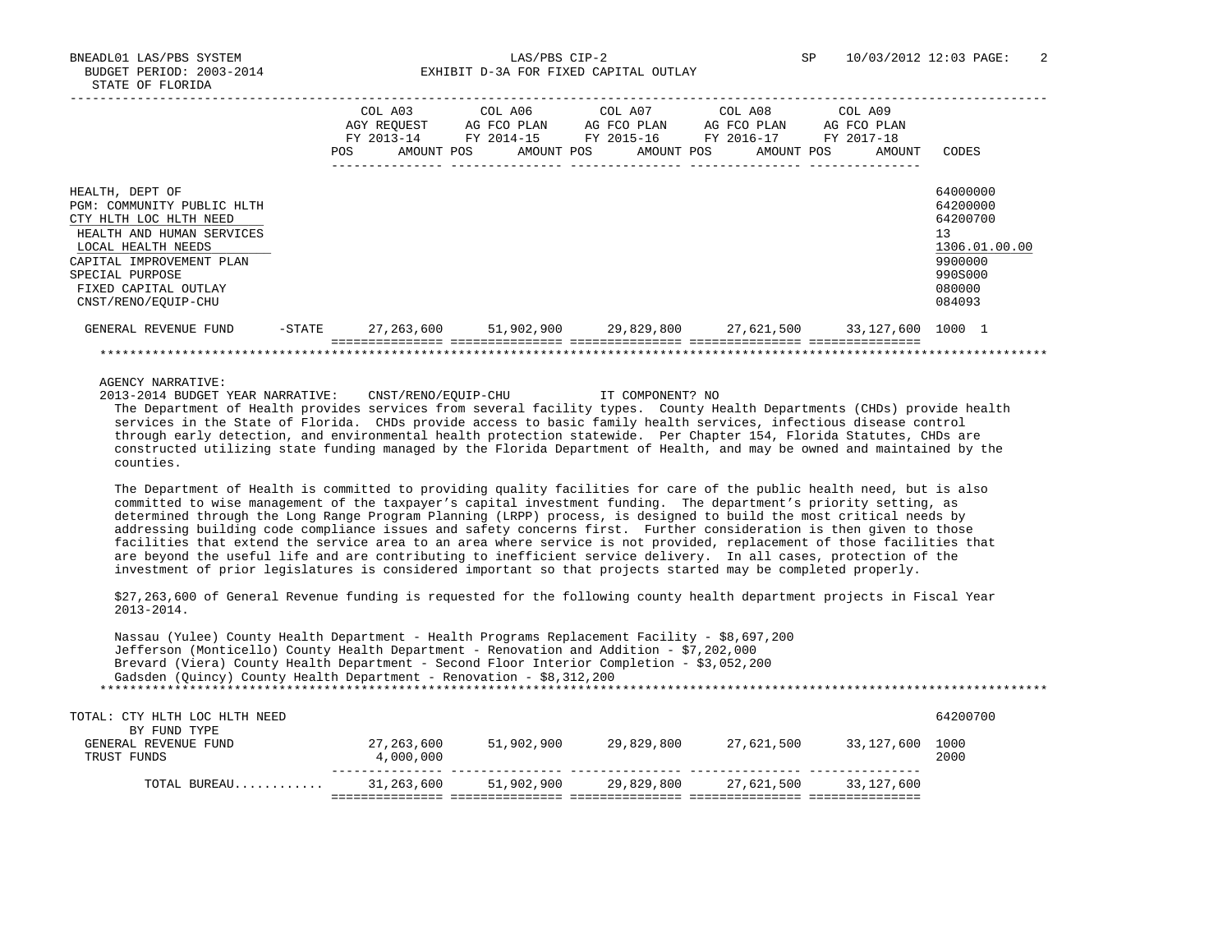BNEADL01 LAS/PBS SYSTEM LAS/PBS CIP-2 SP 10/03/2012 12:03 PAGE: 3 BUDGET PERIOD: 2003-2014 **EXHIBIT D-3A FOR FIXED CAPITAL OUTLAY** 

|                                                                                                                                                                                                                             |           | <b>POS</b> | COL A03<br>AGY REOUEST<br>FY 2013-14<br>AMOUNT POS |  | COL A06<br>AG FCO PLAN<br>FY 2014-15 | AMOUNT POS | COL A07<br>FY 2015-16 |  | AG FCO PLAN<br>AMOUNT POS |  |  | COL A08<br>AG FCO PLAN<br>FY 2016-17<br>AMOUNT POS | COL A09<br>FY 2017-18 | AG FCO PLAN<br>AMOUNT | CODES                                                                                             |
|-----------------------------------------------------------------------------------------------------------------------------------------------------------------------------------------------------------------------------|-----------|------------|----------------------------------------------------|--|--------------------------------------|------------|-----------------------|--|---------------------------|--|--|----------------------------------------------------|-----------------------|-----------------------|---------------------------------------------------------------------------------------------------|
|                                                                                                                                                                                                                             |           |            |                                                    |  |                                      |            |                       |  |                           |  |  |                                                    |                       |                       |                                                                                                   |
| HEALTH, DEPT OF<br>PGM: COMMUNITY PUBLIC HLTH<br>SW PUBLIC HLTH SUPPORT SVC<br>GOV OPERATIONS/SUPPORT<br>EXEC LEADERSHIP/SUPPRT SVC<br>CAPITAL IMPROVEMENT PLAN<br>SPECIAL PURPOSE<br>FIXED CAPITAL OUTLAY<br>ADA-STATEWIDE |           |            |                                                    |  |                                      |            |                       |  |                           |  |  |                                                    |                       |                       | 64000000<br>64200000<br>64200800<br>16<br>1602.00.00.00<br>9900000<br>990S000<br>080000<br>081015 |
| GENERAL REVENUE FUND                                                                                                                                                                                                        | $-$ STATE |            | 670,000                                            |  |                                      |            |                       |  |                           |  |  |                                                    |                       |                       | 1000 1                                                                                            |
|                                                                                                                                                                                                                             |           |            |                                                    |  |                                      |            |                       |  |                           |  |  |                                                    |                       |                       |                                                                                                   |
|                                                                                                                                                                                                                             |           |            |                                                    |  |                                      |            |                       |  |                           |  |  |                                                    |                       |                       |                                                                                                   |

AGENCY NARRATIVE:

 2013-2014 BUDGET YEAR NARRATIVE: ADA-STATEWIDE IT COMPONENT? NO In April of 2011, the State of Florida was named as a defendant in a lawsuit alleging Americans with Disabilities (ADA) deficiencies within state-owned buildings. The multiple buildings named in the complaint are located and owned by various political subdivisions of the State of Florida. At the same time, the United States District Court, Northern District of Florida, ruled service against Department of Management Services 9DMS) alone to be proper as to the "State of Florida".

 DMS manages those state-owned buildings within the "Florida Facilities Pool" pursuant to section 255.505, Florida Statutes. Other buildings named in the lawsuit, outside of the Florida Facilities Pool, are owned by multiple other state entities. With representation and the recommendation from the Florida Attorney General's Office, DMS entered into a settlement agreement of the lawsuit on February 7, 2012.

 To be proactive and compliant each agency will need to perform ADA inventory of each building under it's jurisdiction and establish a transition plan aimed at eliminating non compliant conditions. The Department of Health has several new facilities in the inventory that have been built since passage of the ADA that are fully compliant, however, some of the older facilities may still have non compliant conditions. This request is to provide for the plan to make the department compiant and for several issues known to be non compliant brought into compliance. Surveys will follow to identify all non compliant conditions.

\$670,000 of General Revenue funding is requested for the following ADA Code Compliance project in Fiscal Year 2013-2014.

 Statewide Plan - migration plan for state owned facilities-consultant - \$50,000 Signage - signage at buildings with compliant alternate routes or facilities statewide - \$40,000 Pensacola Lab - renovation of accessible routes and toilets - \$70,000 Health Physics Lab - renovation of accessible routes and toilets - \$120,000 Miami Lab - first floor accessible route and toilets - \$20,000 Children's Medical Service Gainesville - first floor east and second floor accessible routes and toilets - \$50,000 Jacksonville Lab - maintenance building renovation for accessible routes and toilets - \$40,000 Jacksonville Lab - first and second floor renovation for accessible routes and toilets - \$100,000 Children's Medical Service Escambia - modify single toilet rooms to optimize side transfer - \$50,000 Health Physics Lab - renovation of accessible routes and toilets - rehabbed office building - \$60,000 State Labs - hardware modifications - \$70,000 \*\*\*\*\*\*\*\*\*\*\*\*\*\*\*\*\*\*\*\*\*\*\*\*\*\*\*\*\*\*\*\*\*\*\*\*\*\*\*\*\*\*\*\*\*\*\*\*\*\*\*\*\*\*\*\*\*\*\*\*\*\*\*\*\*\*\*\*\*\*\*\*\*\*\*\*\*\*\*\*\*\*\*\*\*\*\*\*\*\*\*\*\*\*\*\*\*\*\*\*\*\*\*\*\*\*\*\*\*\*\*\*\*\*\*\*\*\*\*\*\*\*\*\*\*\*\*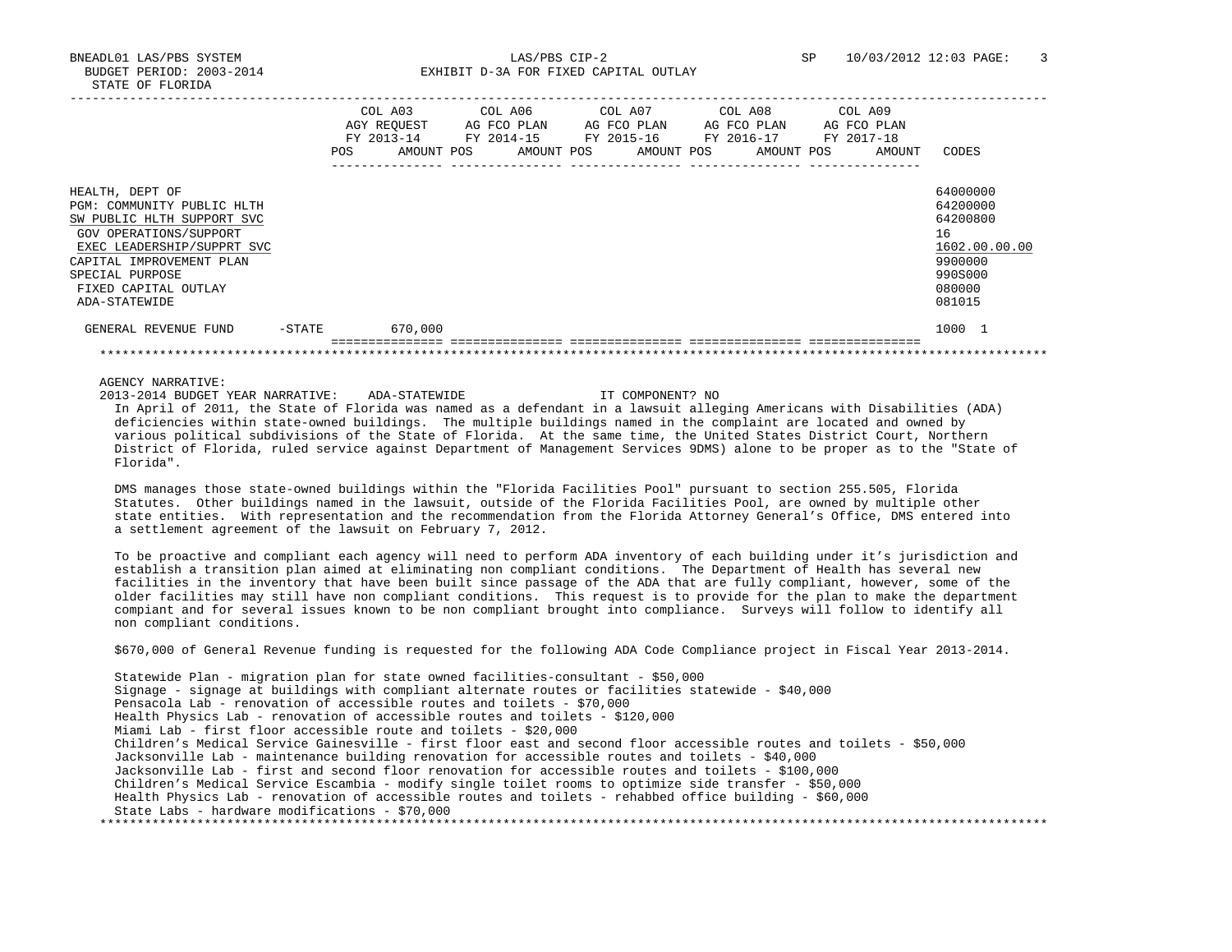BNEADL01 LAS/PBS SYSTEM LAS/PBS CIP-2 SP 10/03/2012 12:03 PAGE: 4 BUDGET PERIOD: 2003-2014 **EXHIBIT D-3A FOR FIXED CAPITAL OUTLAY** 

|                                                                                                                                                                                                                                         |           | <b>POS</b> | COL A03<br>AGY REOUEST<br>FY 2013-14<br>AMOUNT POS | COL A06<br>AG FCO PLAN<br>FY 2014-15<br>AMOUNT POS | COL A07 | AG FCO PLAN<br>FY 2015-16<br>AMOUNT POS | COL A08<br>AG FCO PLAN<br>FY 2016-17<br>AMOUNT POS | COL A09<br>AG FCO PLAN<br>FY 2017-18<br>AMOUNT | CODES                                                                                             |
|-----------------------------------------------------------------------------------------------------------------------------------------------------------------------------------------------------------------------------------------|-----------|------------|----------------------------------------------------|----------------------------------------------------|---------|-----------------------------------------|----------------------------------------------------|------------------------------------------------|---------------------------------------------------------------------------------------------------|
| HEALTH, DEPT OF<br>PGM: COMMUNITY PUBLIC HLTH<br>SW PUBLIC HLTH SUPPORT SVC<br>GOV OPERATIONS/SUPPORT<br>EXEC LEADERSHIP/SUPPRT SVC<br>CAPITAL IMPROVEMENT PLAN<br>SPECIAL PURPOSE<br>FIXED CAPITAL OUTLAY<br>HLTH FAC REPAIR/MAINT-STW |           |            |                                                    |                                                    |         |                                         |                                                    |                                                | 64000000<br>64200000<br>64200800<br>16<br>1602.00.00.00<br>9900000<br>990S000<br>080000<br>081108 |
| GENERAL REVENUE FUND                                                                                                                                                                                                                    | $-$ STATE |            | 13,845,000                                         | 3,560,000                                          |         |                                         |                                                    |                                                | 1000 1                                                                                            |
|                                                                                                                                                                                                                                         |           |            |                                                    |                                                    |         |                                         |                                                    |                                                |                                                                                                   |

AGENCY NARRATIVE:

2013-2014 BUDGET YEAR NARRATIVE: HLTH FAC REPAIR/MAINT-STW IT COMPONENT? NO

 The Department of Health provides services from several facility types. State owned facilities include Public Health Labs, Children's Medical Services facilities and several County Health Department buildings on state lands. Major maintenance for state owned facilities is funded through this Capital Renewal (Centrally Managed Maintenance and Repair) General Revenue appropriation. This is needed to maintain functional capabilities of facilities funded by prior legislatures.

 The Department of Health is committed to providing quality facilities for care of the public health need, but is also committed to wise management of the taxpayer's capital investment funding. The department's priority setting, as determined through the Long Range Program Planning (LRPP) process, is designed to build the most critical needs by addressing building code compliance issues and safety concerns first. Further consideration is then given to those facilities that extend the service area to an area where service is not provided, replacement of those facilities that are beyond the useful life and are contributing to inefficient service delivery. In all cases, protection of the investment of prior legislatures is considered important so that projects started may be completed properly.

 \$13,845,000 in General Revenue is requested for the following Centrally Managed Maintenance and Repair projects in Fiscal Year 2013-2014.

 Jacksonville Lab - Hardy building HVAC and Fire Sprinkler Completion (additional funds) - \$5,000,000 Jacksonville Lab - Porter-Hanson building renovation (additional funds) - \$4,350,000 Miami Lab - Interior renovations (additional funds) - \$2,800,000 Health Physics Lab - Renovation of Office-Classroom building and finishes - \$400,000 Children's Medical Service Pensacola - Exterior repairs, Window replacement, Wall sealing - \$240,000 Jacksonville Lab - Critical maintenance and code issues at Lab Campus - \$160,000 Palm Beach County Health Department - HVAC, Energy Management and Building Upgrades - \$895,000

 This request provides for funding to bring principal state labs facilities into code compliance, improve function, and for the completion of renovation of old support areas. Also, addressed is the need for operating space for the Health Physics Lab by renovation of an existing small state owned building that is not currently in usable condition. The request for Children's Medical Service Pensacola is to address critical upkeep issues to maintain function of the state owned facility. The state owned 45th Street, Palm Beach County Health Department project will replace the original airconditioning system which is beyond its useful life and is failing. This full Maintenance and Repair request is a department priority to maintain the function of state owned facilities and support delivery of needed services. With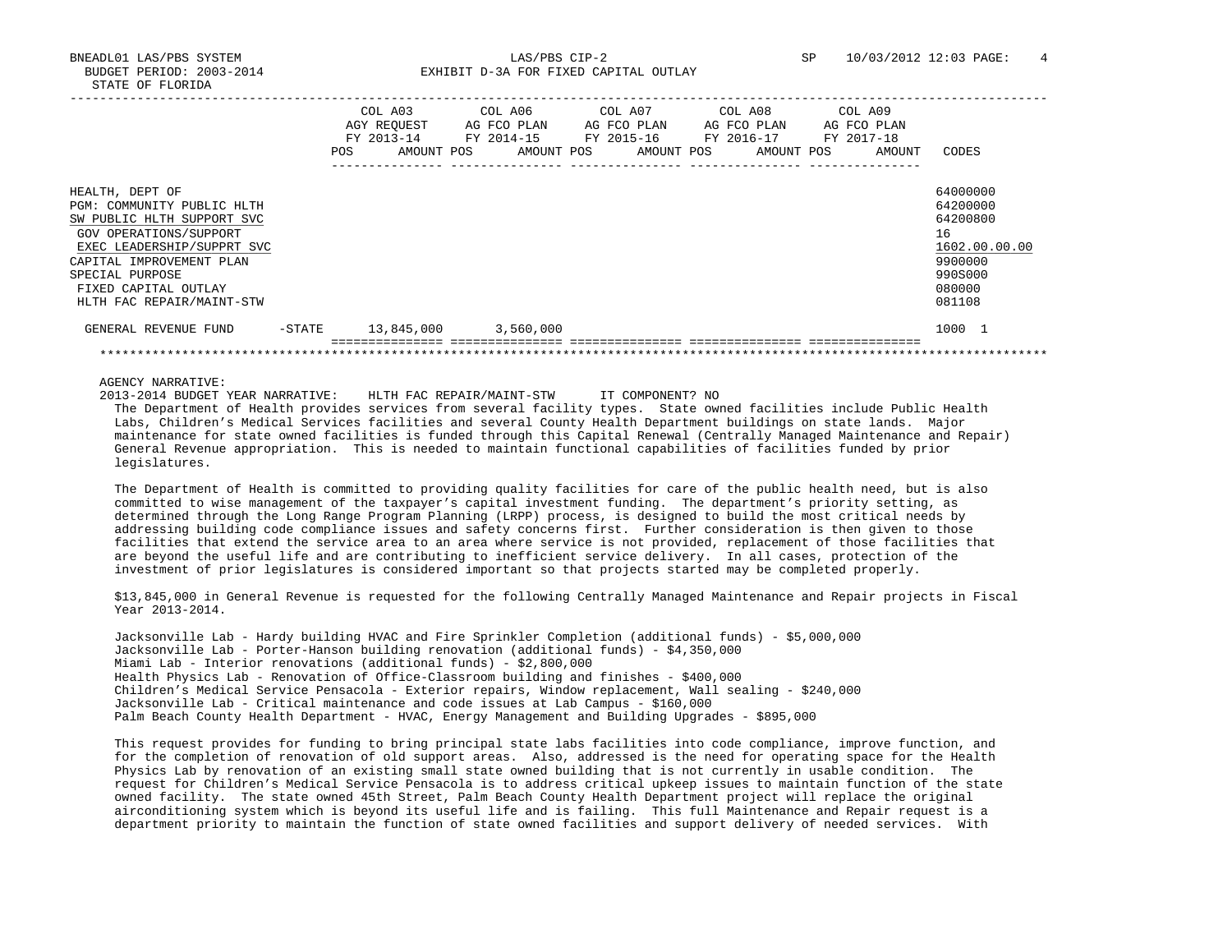BNEADL01 LAS/PBS SYSTEM LAS/PBS CIP-2 SP 10/03/2012 12:03 PAGE: 5 BUDGET PERIOD: 2003-2014 **EXHIBIT D-3A FOR FIXED CAPITAL OUTLAY** 

|                                                                                                                          | COL A03    | COL A06                                                     | COL A07 COL A08       | COL A09 |               |
|--------------------------------------------------------------------------------------------------------------------------|------------|-------------------------------------------------------------|-----------------------|---------|---------------|
|                                                                                                                          |            | AGY REOUEST AG FCO PLAN AG FCO PLAN AG FCO PLAN AG FCO PLAN |                       |         |               |
|                                                                                                                          |            | FY 2013-14 FY 2014-15 FY 2015-16 FY 2016-17 FY 2017-18      |                       |         |               |
|                                                                                                                          | <b>POS</b> | AMOUNT POS AMOUNT POS                                       | AMOUNT POS AMOUNT POS | AMOUNT  | CODES         |
|                                                                                                                          |            |                                                             |                       |         |               |
|                                                                                                                          |            |                                                             |                       |         |               |
|                                                                                                                          |            |                                                             |                       |         | 64000000      |
| HEALTH, DEPT OF                                                                                                          |            |                                                             |                       |         |               |
| PGM: COMMUNITY PUBLIC HLTH                                                                                               |            |                                                             |                       |         | 64200000      |
| SW PUBLIC HLTH SUPPORT SVC                                                                                               |            |                                                             |                       |         | 64200800      |
| GOV OPERATIONS/SUPPORT                                                                                                   |            |                                                             |                       |         | 16            |
| EXEC LEADERSHIP/SUPPRT SVC                                                                                               |            |                                                             |                       |         | 1602.00.00.00 |
| CAPITAL IMPROVEMENT PLAN                                                                                                 |            |                                                             |                       |         | 9900000       |
| SPECIAL PURPOSE                                                                                                          |            |                                                             |                       |         | 990S000       |
|                                                                                                                          |            |                                                             |                       |         |               |
|                                                                                                                          |            |                                                             |                       |         |               |
| continued health issues such as the recent H1N1 crisis, lab facilities have become especially critical to the mission of |            |                                                             |                       |         |               |
| the Department of Health. Failure to fund this request will jeopardize the present investment, efficient operational     |            |                                                             |                       |         |               |
| costs and further add to deteriorization of life safety code issues.                                                     |            |                                                             |                       |         |               |
|                                                                                                                          |            |                                                             |                       |         |               |
|                                                                                                                          |            |                                                             |                       |         |               |
| TOTAL: SPECIAL PURPOSE                                                                                                   |            |                                                             |                       |         | 990S000       |
| TOTAL ISSUE 14,515,000 3,560,000                                                                                         |            |                                                             |                       |         |               |
|                                                                                                                          |            |                                                             |                       |         |               |
| TOTAL: EXEC LEADERSHIP/SUPPRT SVC                                                                                        |            |                                                             |                       |         | 1602.00.00.00 |
| BY FUND TYPE                                                                                                             |            |                                                             |                       |         |               |
| GENERAL REVENUE FUND 14,515,000 3,560,000                                                                                |            |                                                             |                       |         | 1000          |
|                                                                                                                          |            |                                                             |                       |         |               |
|                                                                                                                          |            |                                                             |                       |         |               |
|                                                                                                                          |            |                                                             |                       |         |               |
| LABORATORY SERVICES                                                                                                      |            |                                                             |                       |         | 1602.02.00.00 |
| CAPITAL IMPROVEMENT PLAN                                                                                                 |            |                                                             |                       |         | 9900000       |
| SPECIAL PURPOSE                                                                                                          |            |                                                             |                       |         | 990S000       |
| FIXED CAPITAL OUTLAY                                                                                                     |            |                                                             |                       |         | 080000        |
| HLTH FAC REPAIR/MAINT-STW                                                                                                |            |                                                             |                       |         | 081108        |
|                                                                                                                          |            |                                                             |                       |         |               |
| PLANNING AND EVALUATION TF-STATE                                                                                         | 1,499,372  |                                                             |                       |         | 2531 1        |
|                                                                                                                          |            |                                                             |                       |         |               |
|                                                                                                                          |            |                                                             |                       |         |               |
|                                                                                                                          |            |                                                             |                       |         |               |
|                                                                                                                          |            |                                                             |                       |         |               |

AGENCY NARRATIVE:

 2013-2014 BUDGET YEAR NARRATIVE: HLTH FAC REPAIR/MAINT-STW IT COMPONENT? NO The Department of Health is committed to providing quality facilities for care of the public health need, but is also committed to wise management of the taxpayer's capital investment funding. The department's priority setting, as determined through the Long Range Program Planning (LRPP) process, is designed to build the most critical needs by addressing building code compliance issues and safety concerns first. Further consideration is then given to those facilities that extend the service area to an area where service is not provided, replacement of those facilities that are beyond the useful life and are contributing to inefficient service delivery. In all cases, protection of the investment of prior legislatures is considered important so that projects started may be completed properly.

 \$1,499,372 of budget authority in the Planning and Evaluation Trust Fund is requested for the Bureau of State Laboratory Services projects in Fiscal Yeal 2013-2014.

 Tampa Lab - Mechanical and Electrical Systems Upgrade - \$532,570 Miami Lab - Renovate HVAC/Mechanical Systems - \$818,202 Jacksonville Lab - Critical Asbestos Removal and Maintenance Issues - Phase 1 - \$148,600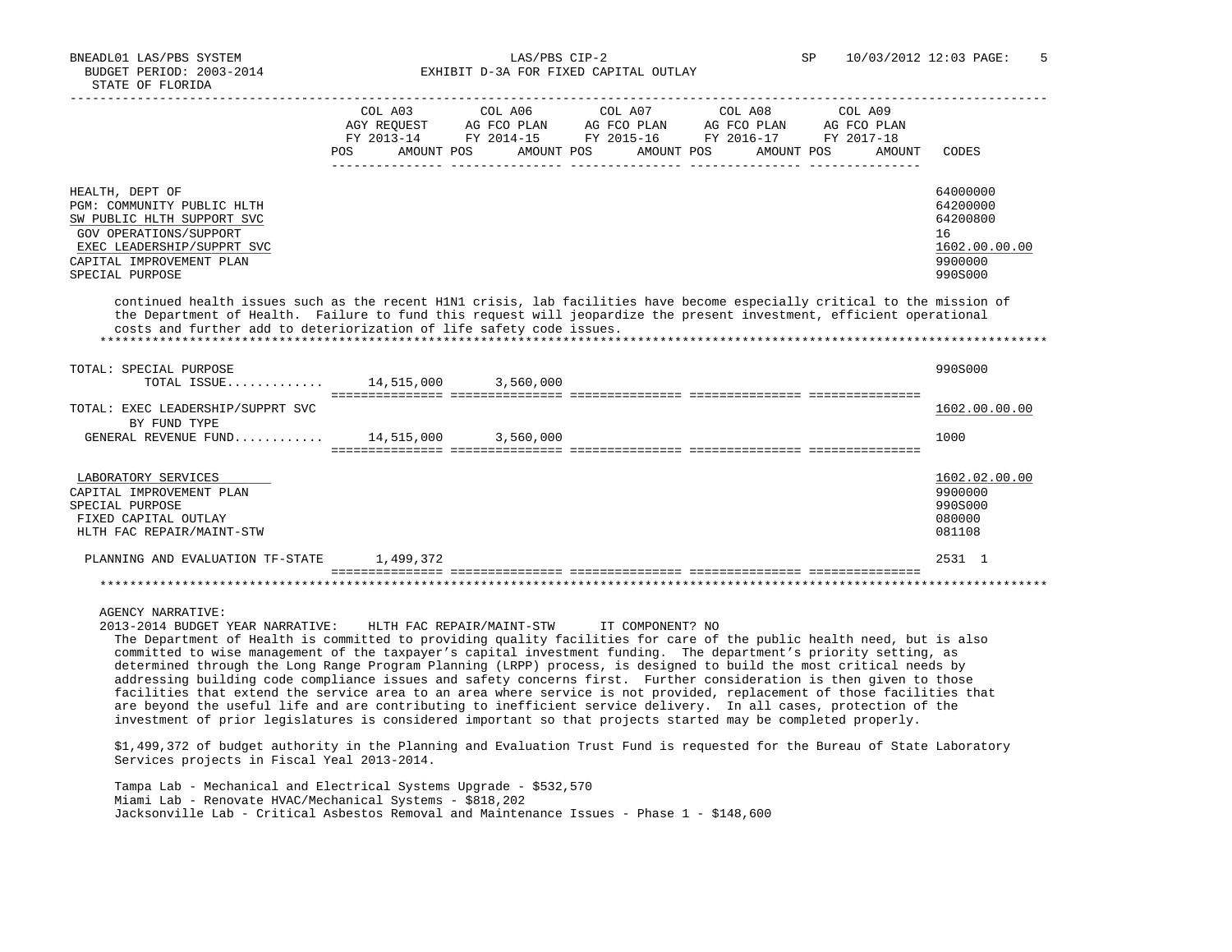BNEADL01 LAS/PBS SYSTEM LAS/PBS CIP-2 SP 10/03/2012 12:03 PAGE: 6 BUDGET PERIOD: 2003-2014 **EXHIBIT D-3A FOR FIXED CAPITAL OUTLAY** 

|                                                                                                                                                                             | COL A03<br>AGY REOUEST<br>FY 2013-14<br>AMOUNT POS<br>POS. | COL A06<br>AG FCO PLAN<br>FY 2014-15<br>AMOUNT POS | COL A07<br>AG FCO PLAN<br>FY 2015-16<br>AMOUNT POS | COL A08<br>AG FCO PLAN<br>FY 2016-17<br>AMOUNT POS | COL A09<br>AG FCO PLAN<br>FY 2017-18<br>AMOUNT | CODES                                                                         |
|-----------------------------------------------------------------------------------------------------------------------------------------------------------------------------|------------------------------------------------------------|----------------------------------------------------|----------------------------------------------------|----------------------------------------------------|------------------------------------------------|-------------------------------------------------------------------------------|
| HEALTH, DEPT OF<br>PGM: COMMUNITY PUBLIC HLTH<br>SW PUBLIC HLTH SUPPORT SVC<br>GOV OPERATIONS/SUPPORT<br>LABORATORY SERVICES<br>CAPITAL IMPROVEMENT PLAN<br>SPECIAL PURPOSE |                                                            |                                                    |                                                    |                                                    |                                                | 64000000<br>64200000<br>64200800<br>16<br>1602.02.00.00<br>9900000<br>990S000 |

 The Bureau of State Labs provides services from State owned laboratories in four locations. These facilities are essential to the operation of health services and the well being of the citizens of the state. These critical facilities have been principally maintained from Centrally Managed Maintenance and Repairs funding. In an effort to more immediately address the above listed critical issues, the Department of Health requests Fixed Capital Outlay (FCO) budget only appropriation for these listed items.

 Repairs to Tampa Lab air handlers, exhaust and HVAC controls systems will improve laboratory environmental conditions. Upgrades to the mechanical/electrical systems will improve lighting efficiencies through the use of occupancy sensors and more efficient light fixtures. With the addition of heat transfer technologies and a new control strategy, energy usage will be improved, lowering operating costs and improving reliability. Work at the Miami Lab will replace original early 1970's technology. Laboratory HVAC control systems, air distribution systems and the Second Floor air handler will be replaced with modern systems that provide a more cost effective, efficient and reliable system. Additionally, the mechanical system in some existing laboratory space on the second floor will be modified to accomodate laboratory testing and safety protocols. Work at Jacksonville Lab will remove Asbestos, replace deteriorated finishes and provide for repairs in use spaces. Fixed Capital Outlay (FCO) budget will allow the department to use internal cash to manage these critical needs that have not been funded with General Revenue.

| TOTAL: SW PUBLIC HLTH SUPPORT SVC |            |           |  | 64200800 |
|-----------------------------------|------------|-----------|--|----------|
| BY FUND TYPE                      |            |           |  |          |
| GENERAL REVENUE FUND              | 14,515,000 | 3,560,000 |  | 1000     |
| TRUST FUNDS                       | 1,499,372  |           |  | 2000     |
|                                   |            |           |  |          |
| TOTAL BUREAU                      | 16,014,372 | 3,560,000 |  |          |
|                                   |            |           |  |          |